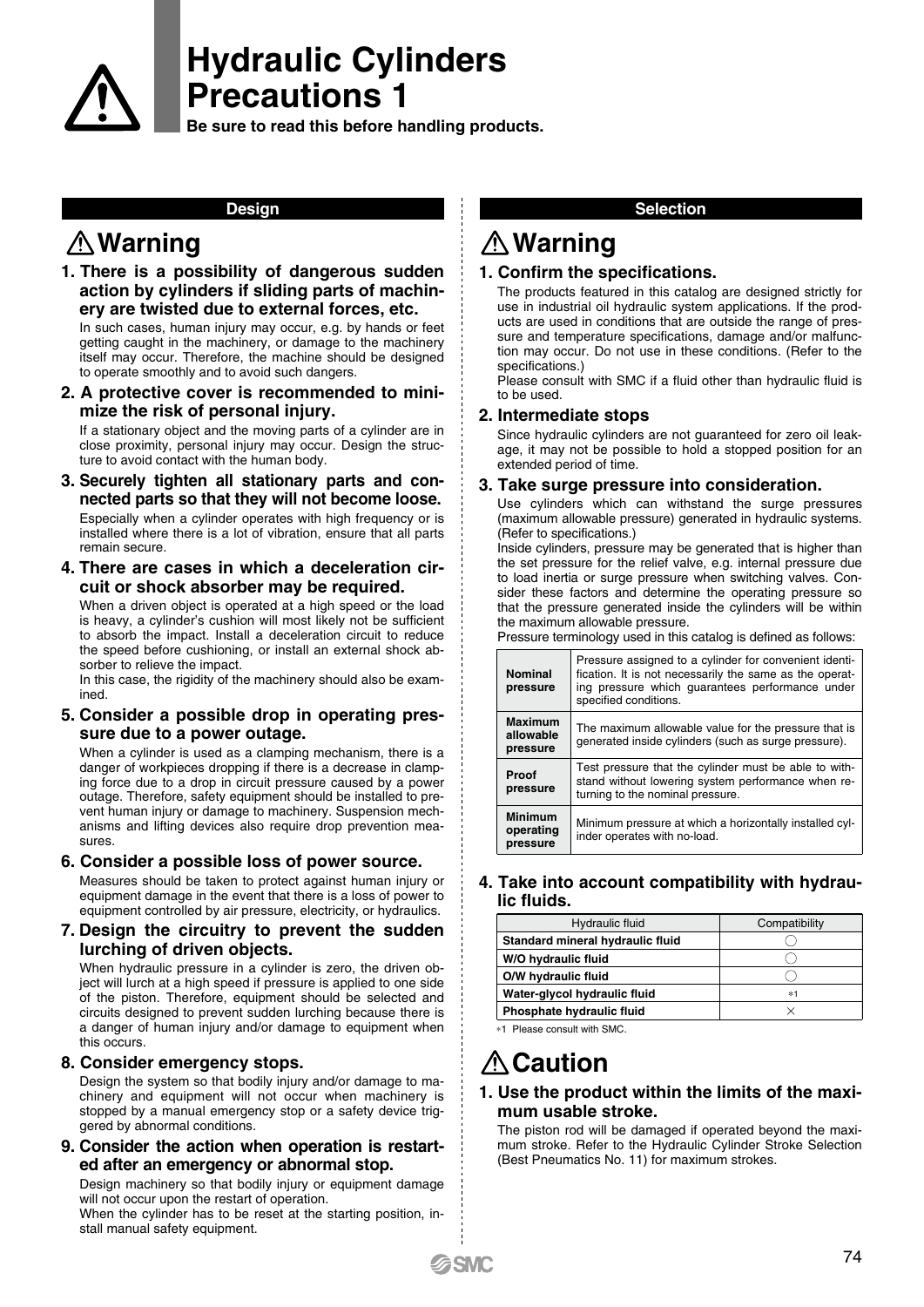

# **Hydraulic Cylinders Precautions 2**

**Be sure to read this before handling products.** 

### **Selection**

# **Caution**

**2. Operate the piston within a range such that collision damage will not occur at the stroke end.**

Operate within a range such that damage will not occur when a piston having inertial force stops by striking the cover at the stroke end.

- (1) Take load factors and piston speed (Best Pneumatics No. 11) into consideration and determine the operability by referring to the chart under "Selection standards."
- (2) When using a cylinder with no cushion, the speed when the piston strikes the cover should be reduced to 50 mm/sec or lower (a level at which no metallic sound is generated), or a stopper should be installed on the outside.
- **3. Use a flow control valve to adjust the hydraulic cylinder drive speed, gradually increasing from a low speed to the desired speed setting.**
- **4. Provide intermediate supports for long stroke cylinders.**

Provide intermediate supports for cylinders with long strokes to prevent piston rod damage due to sagging of the piston rod, deflection of the tube, vibration, or external loads.

### **Mounting**

# **Caution**

### **1. Be certain to align the axis center of the piston with the load and direction of movement when connecting.**

When not properly aligned, twisting of the piston rod and tubing may occur, and damage may be caused due to wear on certain areas, such as the inner tube surface, bushings, piston rod surface, and seals.

- **2. When an external guide is used, connect the piston rod end and the load in such a way that there is no interference at any point within the stroke.**
- **3. Do not scratch or gouge the sliding parts of the cylinder tube by striking or grasping them with other objects.**

Cylinder bores are manufactured to precise tolerances so that even a slight deformation may cause faulty operation.

**4. Do not use until you confirm that the equipment can operate properly.**

Following mounting, repairs, or conversions, confirm that the product is mounted correctly by conducting suitable function and leakage tests after piping and power connections have been made.

### **5. Operation manual**

The product should be mounted and operated after the operation manual is thoroughly read and its contents are understood.

Keep the operation manual where it can be referred to as necessary.

#### **Piping**

# **Caution**

# **1. Preparation before piping**

Before piping is connected, it should be thoroughly blown out with air (flushing) or washed to remove chips, cutting oil, and other debris from inside the pipe.

### **2. Winding of sealant tape**

When screwing together pipes and fittings, be certain that chips from the pipe threads and sealing material do not get inside the piping.

Also, when sealant tape is used, leave 1.5 to 2 thread ridges exposed at the end of the pipe.



**3. Set up so that air cannot accumulate inside the piping.**

**Cushion**

# **Caution**

### **1. Readjust using the cushion needle.**

Cushion needles are adjusted at the time of shipment. When the cylinder is put into service, the cushion needles should be readjusted based on factors such as the size of the load and the operating speed. When the cushion needles are turned clockwise, restriction of the air flow becomes greater and thus the cushioning effect also increases.

**2. Do not operate with the cushion needle in a fully closed condition.**

This will contribute to the generation of surge pressure, and the cylinder or equipment can be damaged.

**3. Do not overly loosen the cushion needle.**

This may cause oil to flow out. (As a guideline, loosen the needle 2 turns or less from the fully closed position.)

### **Air Release**

# **Caution**

- **1. Operate after opening the air release valve and completely releasing any internal air.** Residual air can cause malfunction.
- **2. When adjusting the air release, do not excessively loosen the plug.**

Use caution, since excessively loosening the plug may cause it to fly out or fluid to blow out, posing a danger of human injury.